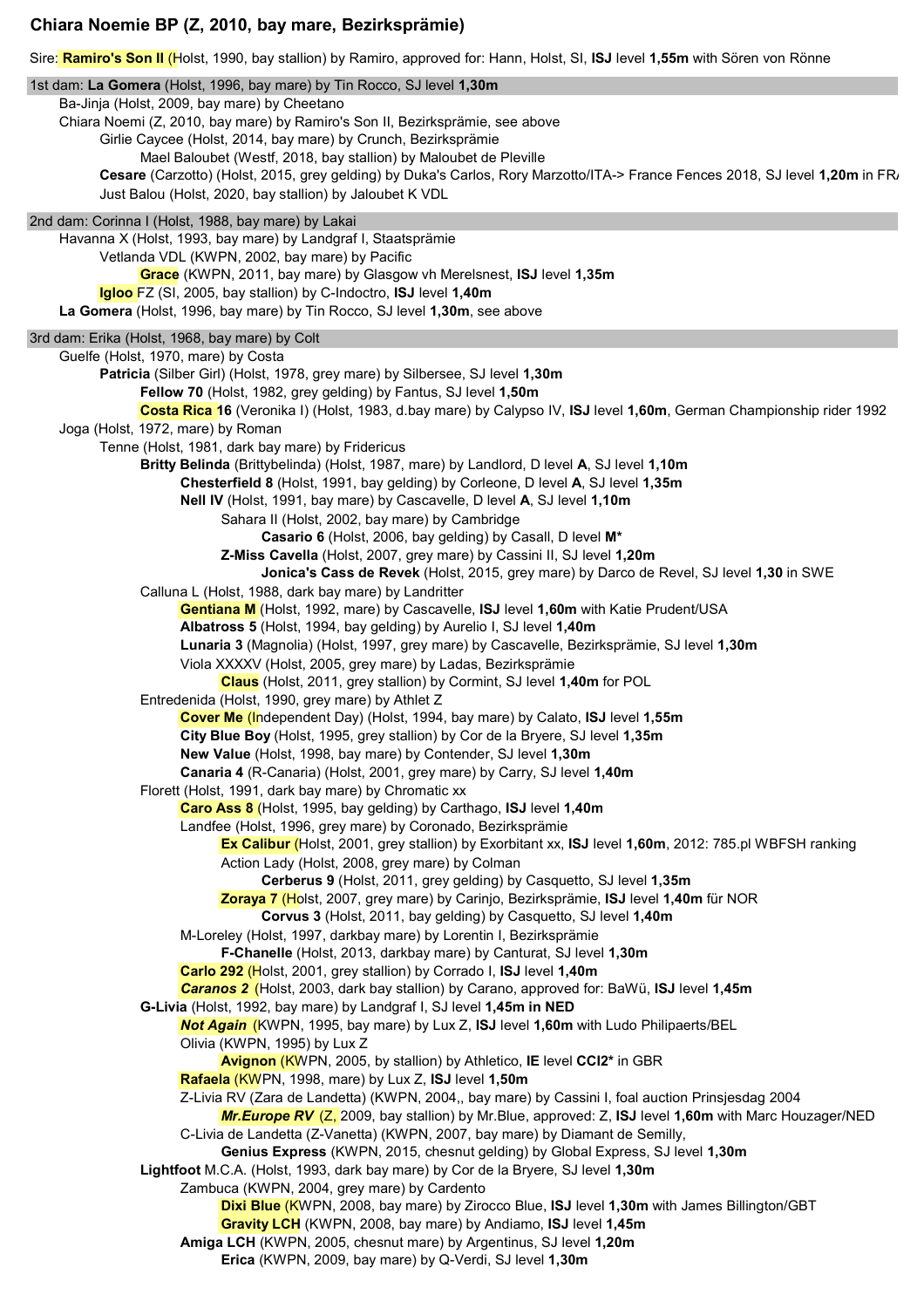*Chowman Z* (Z, 2015, chesnut stallion) by Chaman, approved NRPS Amberly Z (Z, 2007, bay mare) by Air Jordan **Hafari MBF** (Hatari) (KWPN, darkbay stallion) by Quasimodo vd Molendreef, **ISJ** level **1,30m** for NED **Indy MBF** (KWPN, 2013, bay mare) by Quasimodo vd Molendreef, SJ level **1,30m Ratzeputz 59** (Holst, 2000, dark bay gelding) by Ramirado, SJ level **1,35m** Karla (Holst, 1973, bay mare) by Cor de la Bryere **Paeonie 2** (Holst, 1978, light brown mare) by Ronald, SJ level **1,35m My Lord 76** (Holst, 1980, bay mare) by Masetto, **ID** level **GP**, **GPS**, **World Cup** with Nadine Capellmann **Marc Aurel 28** (Holst, 1983, light brown gelding) by Masetto, SJ level **1,35m** *Ladamo* (Holst, 1984, bay stallion) by Ladalco, approved for: RPS **Lafayette D** (A-Lafajette) (Holst, 1986, light brown mare) by Lorenz, Leistungsstutbuch A, SJ level **1,20m** Estella D (R-Testella, P-Estella) (BaWü, 2001, bay mare) by Exodus **Lex Barker 4** (BaWü, 2005, bay gelding) by Le Champion, **ISJ** level **1,45m Conestro** (Holst, 2007, ba stallion) by Con Air, SJ level **1,30m Le Conte 3** (BaWü, 2002, light brown stallion) by Le Champion, SJ level **1,30m Sam 91** (Holst, 1988, bay gelding) by Silvester, SJ level **1,15m**, FAB 2-hand level **S** Corsika 6 (Latazia) (Holst, 1974, black mare) by Cor de la Bryere **Resonanz 11** (Romira) (Holst, 1979, bay mare) by Ronald, SJ level **1,35m Le Champ 3** (Holst, 1992, bay stallion) by Landlord, approved: Latvia, **ISJ** level **1,60m**, 2006: 1.870.pl WBFSH ranking **Cezanne 17** (Holst, 1994, gelding) by Constant, SJ level **1,30m Lamiros Z** (Z, 2000, dark brown mare) by Larioni, SJ level **1,30m** in USA **Ramana W** (Ramona W) (Rhld, 1990, bay mare) by Radjah, SJ level **1,35m Lugana's Dream** (Rhld, 1994, dark bay mare) by Lord Logger, SJ level **1,30m Atina 23** (Z, 2008, dark bay mare) by Asca Z, SJ level **1,35m Caballero 54** (Rhld, 1995, grey gelding) by Capitol II, SJ level **1,35m Cassandra W** (Rhld, 1998, dark brown mare) by Capitol II, SJ level **1,35m Detroit B** (Rhld, 1991, dark brown gelding) by Donnerschlag, SJ level **1,30m Robin Hood** (Rhld, 1994, dark brown stallion) by Radjah, SJ level **1,50m Caytano** (Rhld, 1995, grey gelding) by Capitol II, SJ level **1,30m** Urika (Holst, 1978, dark brown mare) by Conte Dagmar (KWPN, 1985, bay mare) by Nimmerdor Ingrid (KWPN, 1990, bay mare) by Dreamstreet **Nikita** (KWPN, 1995, dark brown mare) by Silvio II, SJ level **1,10m** in NED **Tikita** (KWPN, 2000, darkbay mare) by Corland, **ISJ** level **1,60m** with Tiffany Forster/CAN, A. Hoorn/NED 2010: 1.015.pl WBFSH ranking list jumping horses **Bonbon** (Bon Bon) (KWPN, 2006, grey mare) by Indorado, SJ level **1,30m** for NED **Zensation** (KWPN, 2004, chesnut mare) by Hornet Rose, **ISJ** level **1,45m** with Eugenio Grimaldi/ITA **Prestige** (KWPN, chesnut mare) by Corland, SJ level **1,35m** *Unique Star* (KWPN, 2001, bay stallion, approved for: OS, SanA, **ISJ** level **1,60m** in GUA **Wodka Lime** (KWPN, 2003, ba mare) by Quiet Easy I, D level **L\*\***, E level **1,00m**, SJ level **1,10m, Cuba-Libre** (KWPN, 2007, bay mare) by Carolus II, **ISJ** level **1,45m Chanel** (KWPN, 2007, bay mare) by Quantum, SJ level **1,40m** in NED Fadora (Old, 1994, dark brown mare) by Farmer Alora Z (Z, 1997, chesnut mare) by Aledo **VDL Groep Centora de Walyro** (CDE, 2007, chesn.mare) by Cento, **ISJ** level **1,60m** with Lisa Nooren/NED **Belora de Walyro** (CDE, 2009, chesnut mare) by Berlin, **ISJ** level **1,55m** with Pedro de Andrade Costa/BRA Ramona (Frieda's Ramona) (Old, 1998, dark brown mare) by Lancer III **Cybel II** (ISH, 2008, bay mare) by Varo, **ISJ** level **1,60m** in GBR and Laura Chapot/USA **SSH Heartbeat** (ISH, 2009, dark brown stallion) by Heartbreaker, **ISJ** level **1,35m** in GBR **Mounttemple Mistress** (ISH, 2007, bay mare) by Master Imp xx, **IE** level **CIC\*\*\*** in GBR **Ladalco 30** (Old, 1998, bay stallion) by Lancer III, SJ level **1,30m** *Nobel Boy* (KWPN, 1987, bay stallion) by Ahorn, approved for: ZfdP, Bay **Aljosha** (Greenvalley) (KWPN, 1988, bay stallion) by Ahorn, **ISJ** level **1,50m** *Highvalley* (KWPN, 1989, bay stallion) by Ahorn, **ISJ** level **1,60m**, Champion of Netherland and Belgium with Jos Lansink/BEL **Jumper** (KWPN, 1991, black gelding) twin of Joy, by Elmshorn, SJ level **1,30m** in NED **Joy** (KWPN, 1991, bay mare) twin of Jumper, by Elmshorn, SJ level **1,30m** in NED **Deauville** (KWPN, 2008, bay gelding) by Zelote VDL, SJ level **1,30m Eastbourne** (KWPN, 2009, dark bay gelding) by Zelote VDL, **IE** level **CCI4\*** for GBR **Fair Bluff** (KWPN, 2010, bay stallion) by Baltic VDL, **ISJ** level **1,40m** for AUT **Funny Lady** (Rumba) (Holst, 1979, bay mare) by Fasolt, **ISJ** level **1,50m Livia 41** (Holst, 1986, bay mare) by Lord, SJ level **1,20m Cheers 6** (Rhld-Pf, 1993, bay mare) by Cherif, SJ level **1,30m Laola 2** (Rhld.-Pf, 1994, bay mare) by Lucky Luke, SJ level **1,35m Calandro 3** (Holst, 1997, bay gelding) by Calando I, SJ level **1,35m Lordan 4** (Holst, 2000, bay stallion) by Lordanos, SJ level **1,40m Cornflake 1** (Holst, 1989, bay mare) by Cor de la Bryere, SJ level **1,50m** *Lucky Mind* (Rhld-Pf, 1993, bay stallion) by Lucky Luke, approved for: RPS, Rhld, SJ level **1,45m Lucky's Love** (Rhld-Pf, 1991, dark brown mare) by Lucky Luke, SJ level **1,50m** Samba 34 (Holst, 1980, black mare) by Calypso I Chiccolina B.S. (Z-Chiccolina) (Holst, 1985, by Rebel Z I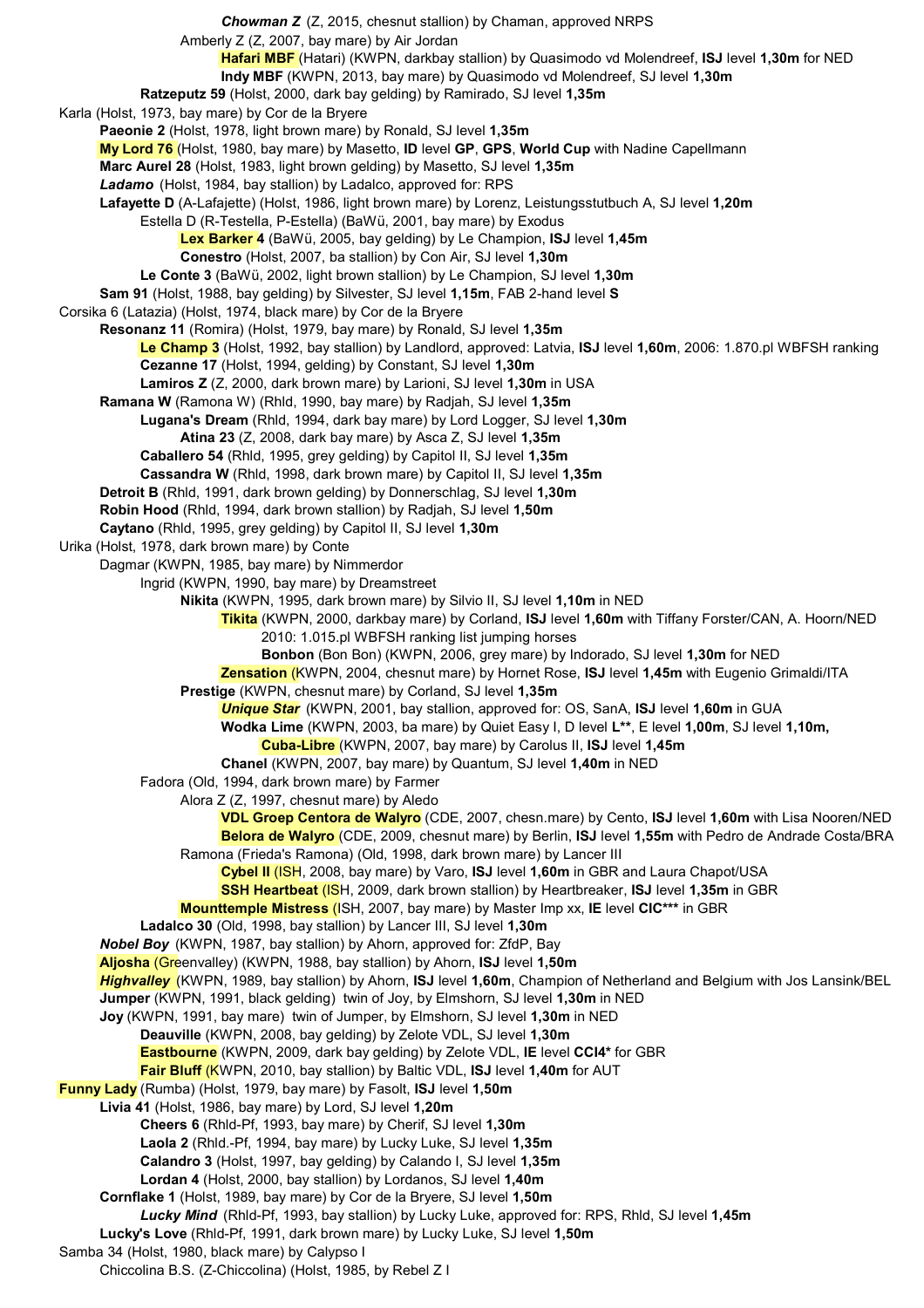**Lunacy** (Luna, Luncay) (Holat, 2000, bay mare) by Latouro, SJ level **1,30m** in GER and SWE **Shir Khan** (Holst, 2003, bay stallion) by Silvano, SJ level **1,40m** Diva VIII (Holst, 1989, dark brown mare) by Landgraf I **Leandra 76** (Holst, 1993, bay mare) by Lord Calando, **ISJ** level **1,50m** for ROM Karaiana (Holst, 1995, mare) by Alcatraz Occasion (Holst, 1999, dark brown mare) by Carpaccio, Bezirksprämie **Cello 11** (Holst, 2003, bay mare) by Contendro I, SJ level **1,30m Concordia 20** (Lakadiva) (Holst, 1996, mare) by Calando I, SJ level **1,20m Gwendolyn 44** (BaWü, 2005, dark brown mare) by Graf Top, SJ level **1,30m** La-Luna (BaWü, 2008, bay mare) by Lancerto **Quintus 148** (Holst, 2011, dark bay mare) by Que Guapo, SJ level **1,30m Calderon 23** (Holst, 1998, dark brown stallion) by Contender, SJ level **1,40m** Perita (Holst, 2000, dark bay mare) by Capo, Bezirksprämie **Cayman 25** (Holst, 2006, dark brown stallion) by Crawford, SJ level **1,40m Contapo** (Holst, 2009, bay gelding) by Contendro II, SJ level **1,30m Caperita** (Holst, 2013, darkbay mare) by Carambole, SJ level **1,40m Wilda** (Holst, 2006, bay mare) by Cassini II, Bezirksprämie, Sj level **1,20m Carramar C** (Holst, 2010, chesnut stallion) by Casall, SJ level **1,40m** in SWE **Cavani de Mahn** (Holst, 2011, bay gelding) by Casall, **ISJ** level **1,45m** for SWE / ITA **Con Moto** (Holst, 2012, darkbay stallion) by Casall, SJ level **1,30m** with Philipp Züger/SWE **James 9** (Holst, 1990, bay gelding) by Joost, SJ level **1,30m Calzary** (Holst, 1995, bay gelding) by Calando I, SJ level **1,30m** Terika (Holst, 1981, black mare) by Calypso I **La Flor Torosa** (Zerina) (Holst, 1985, mare) by Leonardo I, D level **A Exorfee** (Exor 2) (Holst, 1993, grey gelding) by Exorbitant xx, SJ level **1,35m** in SWE **Excellent Lady** (I-Excellent) (Holst, 1994, grey mare) by Exorbitant xx, Staatsprämie, D level **L Acoletto 4** (Holst, 2007, bay gelding) by Acodetto, SJ level **1,30m** N-Marina (Holst, 1998, chesnut mare) by Exorbitant xx, Staatsprämie Terina T (Camila) (Holst, 2003, dark brown mare) by Cambridge *Caretino Gold* (Holst, 2005, bay stallion) by Caretino, approv: OS, Holst, **ISJ** level **1,60m** with R.Romp/NED **Caramel 20** (Holst, 2004, chesnut stallion) by Cambridge, SJ level **1,40m Catan 13** (Caldo) (Holst, 2005, chesnut gelding) by Catoki, **ISJ** level **1,60m** with Katharina Offel and Mohammed Chanem Al Hajiri/UAE, 2014: 425.pl WBFSH ranking list jumping horses **Catex** (Holst, 2007, chesnut stallion) by Catoki, SJ level **1,30m Curley Boy** (Holst, 2008, chesnut stallion) by Carrico, IE level **CCI\*\*\***, **CIC\*\*\***, **Preis der Besten** 2016: 377.pl WBFSH ranking list eventing horses **Carlino** (Holst, 2009, bay gelding) by Catoki, SJ level **1,30m** Ariane IV (Ariane 17) (Holst, 1986, dark brown mare) by Rocadero **Little Joe 50** (Holst, 1990, bay gelding) by Literat, D level **M\*\*** *Explorer* (Holst, 1994, bay stallion) by Exorbitant xx, approved for Bay, BaWü, SJ level **1,30m** Kathleen I (Holst, 1995, mare) by Liostro, Bezirksprämie Retina (Holst, 2001, grey mare) by Exkurs, Bezirksprämie Venetia IV (Holst, 2005, darkbay mare) by Contender, Bezirksprämie **Falling in Love** (White Rose) (Holst, 2013, grey mare) by Colman, **ISJ** level **1,30m** for SLO / IRL **Chamtara** (Tara IX) (Holst, 2003, chesnut mare) by Chambertin, SJ level **1,30m Cassario 4** (Holst, 2004, bay stallion) by Chambertin, SJ level **1,30m Lancero 6** (Holst, 2001, bay gelding) by Lancer II, SJ level **1,40m Hof Schretstaken's Chrysler** (Holst, 2002, dark brown gelding) by Chambertin, SJ level **1,30m Cantano 22** (Holst, 2006, bay stallion) by Canto, Driving-4 level **M**, SJ level **1,30m Cleveland** (Holst, 2008, dark brown gelding) by Clearway, SJ level **1,40m** Baccarat I (Holst, 1987, bay mare) by Rocadero, Elite-Mare-Champion Holstein 1990 *Conto 4* (Holst, 1991, grey stallion) by Carolus I, approved for: OL, Wef, KWPN, SJ level **1,40m Caldero** (Holst, 1992, grey stallion) by Carolus I, SJ level **1,45m** *Contiki 5* (Holst, 1997, bay stallion) by Contender, approved for: Holst, SJ level **1,15m Legendär 5** (Holst, 2001, dark brown gelding) by Lancer II, D level **S** *Skyman* (Holst, 2002, bay stallion) by Silvano, approved for: Holst, SJ level **1,20m** Unica X (Holst, 2004, bay mare) by Silvano, Bezirksprämie **Hatario 2** (Holst, 2010, grey gelding) by Heraldik xx, SJ level **1,35m** *Fidano* (Holst, 2017, darkbay stallion) by Fidertanz, approved Holst, Champion of 3y old riding-horses Z-Special Cre (Holst, 2007, bay mare) by Quidam's Rubin **Catoki Blue EH** (Holst, 2011, bay stallion) by Catoki, **ISJ** level **1,45m** for ITA Aquinta (Holst, 2008, bay mare) by Quidam's Rubin, Bezirksprämie *Calasco van de Helle* (Holst, 2015, bay stallion) by Casall, approved: Holst, SJ level **1,15m** in BEL **Letico** (Holst, 1988, bay gelding) by Landgraf I, SJ level **1,30m** Dunja III (Holst, 1989, mare) by Lord, Staatsprämie Henriette (Holst, 1993, mare) by Lauries Crusador xx **Cariette** (M-Cariette) (Holst, 1997, dark brown mare) by Caretino, **ISJ** level **1,50m Carmacho** (OS, 2011, darkbay gelding) by Camacho, SJ level **1,30m** in FIN **Cascar He'las** (OS, 2013, bay stallion) by Cascano, SJ level **1,35m** in FIN *JK Horsetrucks Commanchi* (Holst, 2001, bay-grey stallion) by Cassini I, approved for: Z, Holst, AES,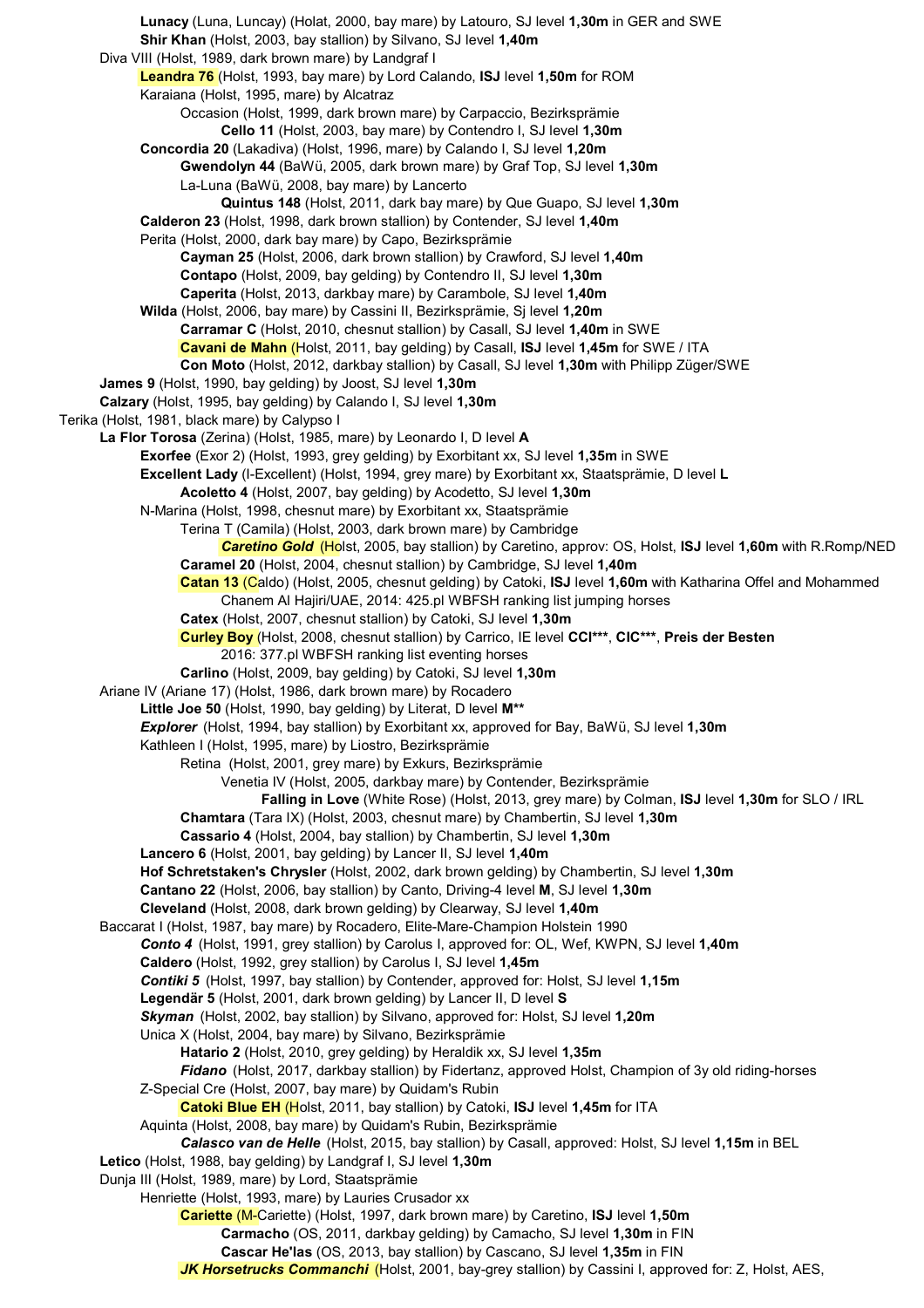**ISJ** level **1,60m** with Jörg Naeve, 2013: 2.060.pl WBFSH ranking list jumping horses **Dabelle** (KWPN, 2003, bay mare) by Prince de Revel, **ISJ** level **1,40m** Go-Go-Girl (BWP, 2006, dark bay mare) by Contact van de Heffinck **Karanta** (BWP, 2010, bay mare) by Boris van het Kluizebos, **ISJ** level **1,45m Loxley** (Holst, 1994, dark bay gelding) by Liviano, SJ level **1,35m Lahra 3** (Holst, 1996, bay mare) by Corofino I, SJ level **1,40m Carlotta R** (Ria) (Holst, 2001, bay mare) by Lancer II, Verbandsprämie, SJ level **1,20m Arthos 110 (Arthos A:Ria)** (Holst, 2005, bay stallion) **ISJ** level **1,45m** in USA Maja IX (Holst, 1997, grey mare) by Corofino I **Suerte Blanca** (Holst, 2002, grey mare) by Lancer II, Bezirksprämie, SJ level **1,30m Caya** (Winja) (Holst, 2006, grey mare) by Carolus I, **ISJ** level **1,60m** with Ali Wolf/USA 2016: 341.pl WBFSH ranking list jumping horses **Desiderata** (Holst, 2011, bay mare) by Lorentin I, SJ level **1,35m Willy Ever** (Holst, 2008, bay stallion) by Casall, E level **CCI\*\*** in GBR **Colambo 6** (Holst, 1990, dark bay gelding) by Caletto I, SJ level **1,35m** Caletta (Holst, 1991, dark brown mare) by Caletto I Valetta van de Zuudhoeve (BWP, 1998, bay mare) by Darco Baletta van de Zuudhoeve (BWP, 2001, bay mare) by Thunder van de Zuudhoeve **Uletta van de Zuudhoeve** (BWP, 2004, bay mare) by Cento Lano, **ISJ** level **1,55m**, 2014: 2.591.pl WBFSH ranking list jumping horses **Volcano Dh Z** (Z, 2010, bay stallion) by Va-Vite, **ISJ** level **1,40m** in BEL, FRA **Vicelich DH Z** (Zang, 2010, bay mare) by Va Vite, **ISJ** level **1,35m** in BEL **Val d'Isere Dh Z** (Z, 2011, bay stallion) by Va-Vite, SJ level **1,35m** in FRA **Faletta van de Dwerse Hagen** (BWP, 2005, bay mare) by Lupicor, **ISJ** level **1,45m** for BEL **Valetta van de Dwerse Hagen** (BWP, 2007, bay mare) by Va-Vite, **ISJ** level **1,55m** for ITA **Dorothy Dh Z** (Z, 2012, bay mare) by Donckervoort, SJ level **1,40m** in GER **Capriccio van het Janankhof** (BWP, 2002, bay gelding) by Thunder bvan de Zuudhoeve, SJ level **1,35m** in BEL **Dollar van de Zuudhoeve** (BWP, 2003, chesnut stallion) by Heartbreaker, **ISJ** level **1,60m** for QAT 2014: 3.546.pl WBFSH ranking list jumping horses **Argentino van de Zuudhoeve** (BWP, 2000, bay gelding) by Thunder van de Zuudhoeve, **ISJ** level **1,60m** for MEX, 2008: 2.334.pl WBFSH ranking list jumping horses Gloria VI (Holst, 1992, mare) by Landgraf I *Lord Lion 4* (Holst, 1996, dark brown stallion) by Lord Byron, approved for: Brandenb Piratin (Holst, 2000, dark brown mare) by Ramirado **Waiyama** (Holst, 2006, chesnut mare) by Catoki, **ISJ** level **1,45m** for IRL, GBR, NZL **Zarin 42** (Zarin XIII, Zamora) (Holst, 2007, dark brown mare) by Nekton, SJ level **1,30m Lütt Beek Akkita** (Hof Schretstakens Akita) (Holst, 2008, bay mare) by Cristo, **ISJ** level **1,50m Bambali** (Holst, 2009, bay mare) by Catoki, **ISJ** level **1,45m** with Jos Verlooy/NED Sternschnuppe (Holst, 2002, dark brown mare) by Acord II, Bezirksprämie, by Acord II **Weihaiwej** (Holst, 2006, chesnut mare) by Catoki, **ISJ** level **1,40m** with Ariane Muff/SUI *Canetti* (Holst, 2007, light brown stallion) by Carrico, approved for Meckl, SJ level **1,15m Contendra 39** (Holst, 2010, bay mare) by Carrico, SJ level **1,45m Markör** (Holst, 1993, dark brown stallion) by Mytens xx, SJ level **1,30m** Lyra (Holst, 1996, mare) by Latus II, Bezirksprämie **Everglade** (Holst, 2000, bay gelding) by Exorbitant xx, **ID** level **GPS** with AUT, 2010: 372.pl WBFSH ranking dressage *Amorio* (Holst, 2011, bay stallion) by Ampere, approved for: Holst, D level L **Larry 140** (Holst, 1998, bay gelding) by Lord Byron, SJ level **1,40m** Udine II (Holst, 1982, bay mare) by Calypso I, Staatsprämie, **Fleur de Lui** (Annabell) (Holst, 1986, bay mare) by Fier de Lui, Staatsprämie, SJ level **1,30m** *Schampain* (Holst, 1990, bay stallion) by Schampus xx, approved for: Bay, BaWü, Wef, D level **L** Basca 3 (Holst, 1987, bay mare) by Landgraf I **Finette 96** (Finette IV) (Holst, 1991, bay mare) by Silbersee, SJ level **1,35m Kantate 28** (Holst, 1995, bay mare) by Contender, SJ level **1,40m GK Lolita** (Holst, 1996, bay mare) by Alcatraz, SJ level **1,35m** Cortina II (Holst, 1988, bay mare) by Lord, Staatsprämie **Framiree** (Germania VII) (Holst, 1992, bay mare) by Calando I, Staatsprämie, **ISJ** level **1,50m Greenheart 2** (Holst, 2003, bay stallion) by Cardino, SJ level **1,40m Petit Framiree** (U-Framiree) (Holst, 2004, bay mare) by Dollar du Murier, **ISJ** level **1,50m** for China HL-Greenheart (Holst, 2005, bay stallion) by Dollar du Murier, SJ level **1,35m Carlos 190** (Holst, 1995, bay gelding) by Corofino I, **IVolt** level **S**, **European Championship Leandra I** (Holst, 1996, mare) by Galant Vert xx, SJ level **1,35m Francovill**e (Holst, 2000, bay gelding) by Franklin, SJ level **1,30m Colorado** (KWPN, 2007, grey mare) by Carolus II, SJ level **1,30m** for NED **Hayden** (KWPN, 2012, bay gelding) by Baltic VDL, **ISJ** level **1,40m** for SUI **Feandra** (KWPN, 2010, dark bay mare) by Cassini II, ISJ level **1,35m** in FIN Niovee (Holst, 1998, bay mare) by Calando I, Bezirksprämie **Leonardo 892** (Holst, 2011, bay gelding) by NN, **ISJ** level **1,45m Lara T** (Holst, 2012, darkbay mare) by Lasimn0, SJ level **1,30m Usambara** (Holst, 1989, bay mare) by Fleming, D level **S** Comtess (JMEN) (Holst, 1990, grey mare) by Capitol I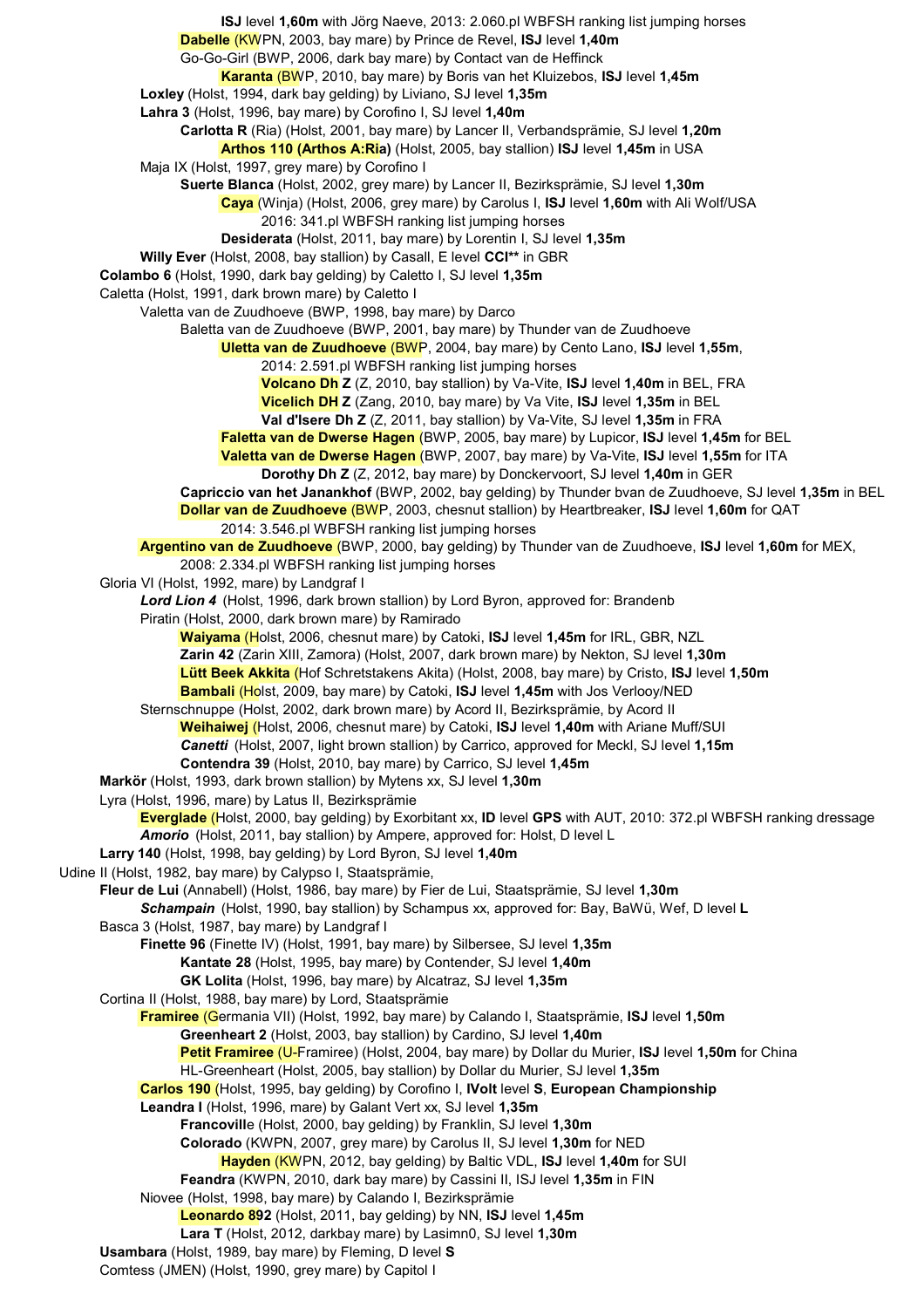**Ragazzo 39** (West, 1994, bay gelding, **ISJ** level **1,60m** für NED, 2005: 1.783.pl WBFSH ranking list jumping horses *Larenco D.D.H.* (West, 1997, bay stallion) by Lancer III, approved: Wef, OL, SJ level **1,35m**, 4.pl Bundeschampionat 6y *Laeken JMEN* (BRA, 1998, grey stallion) by Lancer III, approved for: BRA, **ISJ** level **1,60m** Olinda JMEN (BRA, 2001, grey mare) by Orame *Cassilano JMEN I* (BRA, 2006, grey stallion) by Calisco JMEN, appr: BRA, **ISJ** level **1,60m,** with Rolf-Göran Bengtsson/SWE *Cassilano JMEN II* (BRA, 2006, grey stallion) by Calisco JMEN, appr: BRA, **ISJ** level **1,50m,** for BRA Gudine (Holst, 1992, bay mare) by Zarewitsch xx, 2008: II.Vice-Champion Elite-Mare-Show Family Elmshorn *Labri Lyngris* (Holst, 1997, stallion) by Lasino, approved for: DWB Nanna L (Holst, 1998, mare) by Lasino, Bezirksprämie, 2008: II.Vice-Champion Elite-Mare-Show Family Elmshorn Tango L (Holst, 2003,dark brown mare) by Carano, 2008: II.Vice-Champion Elite-Mare-Show Family Elmshorn **Cassinja 2** (Bess Lyngris) (Holst, 2009, bay mare) by Cassini I, SJ level **1,30m** Princess (Holst, 2000, bay nare) by Calido I, Staatsprämie **Cora Lyngriis** (Holst, 2010, bay mare) by Quirado, Bezirksprämie, SJ level **1,30m White Thing** (Holst, 2013, darkbay stallion) by Chin Champ, E level **CCI\*\***, SJ level **1,30m**, 2019 final 6.pl Bundeschampionat Warendorf 5y old Eventer *Cantando Lyngriis* (Cantando Star) (Holst, 2001, bay stallion) by Cassini I, approved: Latvia, **ISJ** level **1,60m** with Daniel Bluman/COL, 2013: 605.pl WBFSH ranking list jumping **Chicago Lyngris** (Holst, 2002, bay gelding) by Carano, **ISJ** level **1,60m** for DEN / USA, 2012: 1.731.pl WBFSH ranking **Crosshill** (Holst, 2006, grey gelding) by Calido I, SJ level **1,30m Captain Lyngriis** (Holst, 2007, grey stallion) by C-Trenton Z, SJ level **1,40m Lyngriis Athene** (Holst, 2008, bay mare) by Don Schufro, D level **M** in SWE *Campagne* (KWPN, 1993, bay stallion) by Campione, approved for: KWPN, ZfdP **Mirakel** (KWPN, 1994, gelding) by Mytens xx, D level **S** in CAN **Cadiz 4** (Holst, 1983, bay stallion) by Calypso I, D level **M** Walleska (Holst, 1984, bay mare) by Calypso I **Casall Plenum** (Holst, 1989, darkbay mare) by Chirac, D level **M Latina 96** (Latina VI) (Holst, 1996, darkbay mare) D level **M** Ballade II (Lamina 4) (Holst, 1987, mare) by Lakai, SJ level 1,20m **Fanni 6** (Fanny) (Holst, 1991, bay mare) by Calando I, SJ level **1,35m** Corinna I (Holst, 1988, bay mare) by lakai, see above mentioned Fortuna VI (Fortuna 232) (Holst, 1991, bay mare) by Caletto I Patricia VIII (Holst, 2000, bay mare) by Calgary **Katusha** (Holst, 2005, grey mare) by Cassini II, **ISJ** level **1,45m** for BUL Wanda (Holst, 2006, grey mare) by Cassini II **Kelly D'Authieux** (Holst, 2010, grey mare) by Hermes D'Authieux, **ISJ** level **1,30m** for NOR **Diva** (Diva Kisberi) (Holst, 2011, bay mare) by Larimar, **ISJ** level **1,40m** for HUN **Amaru L** (Holst, 2012, darkbay sallion) by Larimar, **ISJ** level **1,35m** for POL Rebekka (Holst, 2001, dark brown mare) by Calgary, Bezirksprämie Viola XXI (Holst, 2005, dark brown mare) by Cassini II *Casius* (DSP, 2015, bay stallion) by Caleo, approved for DSP **Pico del Teide L** (Holst, 2011, grey gelding) by Cardino, **ISJ** level **1,35m** for POL Ultima VI (Holst, 2004, darkbay mare) by Ramirado **Diamantina 12** (Holst, 2012, bay mare) by Larimar, SJ level **1,30m** in NED **Camparo** (Holst, 2012, darkbay gelding) by Catoo, **ISJ** level **1,40** for BEL, POL **Balaton Bielin** (Holst, 2014, bay gelding) by Baracuda, **ISJ** level **1,30m** in BEL **Lee Pocco** (Holst, 2006, dark brown gelding) by Cristo, **ISJ** level **1,50m** with Luca Maria Moneta/ITA **Ziray L** (Holst, 2012, darkbay gelding) by Chin Champ, **ISJ** level **1,40m** 

Some more international horses of this dam line additional to the above mentioned:

**Attention** by Alcatraz and Ulla IV by Cantares-Urioso, **ID** level **GP, GPS** with Petra Wilms, 2006: 380.pl WBFSH ranking liste **Baretto** by Baldini I and Inderin by Corofino I-Capitol I, **ISJ** level **1,60m** with Roberto Turchetto/ITA, 2012=607.pl WBFSH ranking list, **Calido Boy** by Calido Ass and Naomi XXII by Alcatraz, **ISJ** level **1,60m** with Shane Breen/IRL, 2014: 509.pl WBFSH ranking list **Cash and Go** by Cash and CArry and Nanny by Concerto II-Capitol I, **ISJ** level **1,60m** with Simone Wettstein/SUI, **Casquino** by Cash and Carry and Pisa I by Quinar-Concerto II, **ISJ** level **1,55m** with Edwina Alexander-Tops/AUS and Daniel Deusser, **Cayak DH** by Calido I and Suleika by Masetto-Colt, **ISJ** level **1,60m** with Jos Verlooy/BEL and Eiken Sato/JPN, **AD Clouwni** by Colman and Odessa XVII by La Zarras-Romino, **ISJ** level **1,60m** with Marlon Modolo Zanotelli/BRA, **Conte della Caccia** by Canturo and Hoya by Corrado I, **ISJ** level **1,60m** with Bernardo Alves/BRA, 2014: 566.pl WBFSH ranking list **Cortino I** by Cor de la Bryère and Aktie by Fax I-Faber, **ISJ** level **1,60m** with Johannpeter/BRA, 1999=2.556.pl WBFSH ranking list **Herrmann's Leandra** by Landgraf I and Gloria II by Ramiro-Herrscher, **ISJ** level **1,60m** with Otto Becker, Franke Sloothaak **S.I.E.C. Livello** by Limbus and Zocka by Ahorn Z, **ISJ** level **1,60m** with Cameron Hanley/IRL and Angelica Augustsson/SWE, 2009 4th European Championship Windsor/GBR, 2009=239.pl WBFSH ranking list, 2010=763.pl, 2011 =2.503.pl, 2012=1.202.pl, 2013=644.pl

**Locarno** by Lord Calidos and Wurzel by Romino-Freeman, **ISJ** level **1,60m** with Ellen Whitaker/GBR, 2004=216.pl WBFSH ranking list, 2005=59.pl, 2006=117.pl, 2007=123.pl, 2008=299.pl, 2010=642.pl, 2011=1.128.pl, 2012=381.pl, 2013=748.pl

**Lord Incipit** by Lord and Orama by Ronald-Moltke I, **ISJ** level **1,60m** with Thies Luther **Luke Mc Donald** by Lord Incipit and Siria G by Sirius, **ISJ** level **1,55m** Janne-Friederike Meyer, 2013=2.681.pl WBFSH ranking list **Lucky Boy** by Lavall II and Tramontana by Calypso I-Marlon xx, **ISJ** level **1,60m** with Marcus Ehning **Mademoiselle** by Libertino I and Ulistra by Lord, **ISJ** level **1,60m** with Richard Spooner/USA, Beezie Madden/USA,

2007=1.210.pl WBFSH ranking list, 2009=646.pl, 2010=806.pl, 2011=462.pl, 2012=448.pl, 2013=1.242.pl **Namur II** by Cesano II and W-Schleife by Marlando-Cor de la Bryère, **ISJ** level **1,60m** with Laura Kraut/USA and Nick Skelton/GBR,